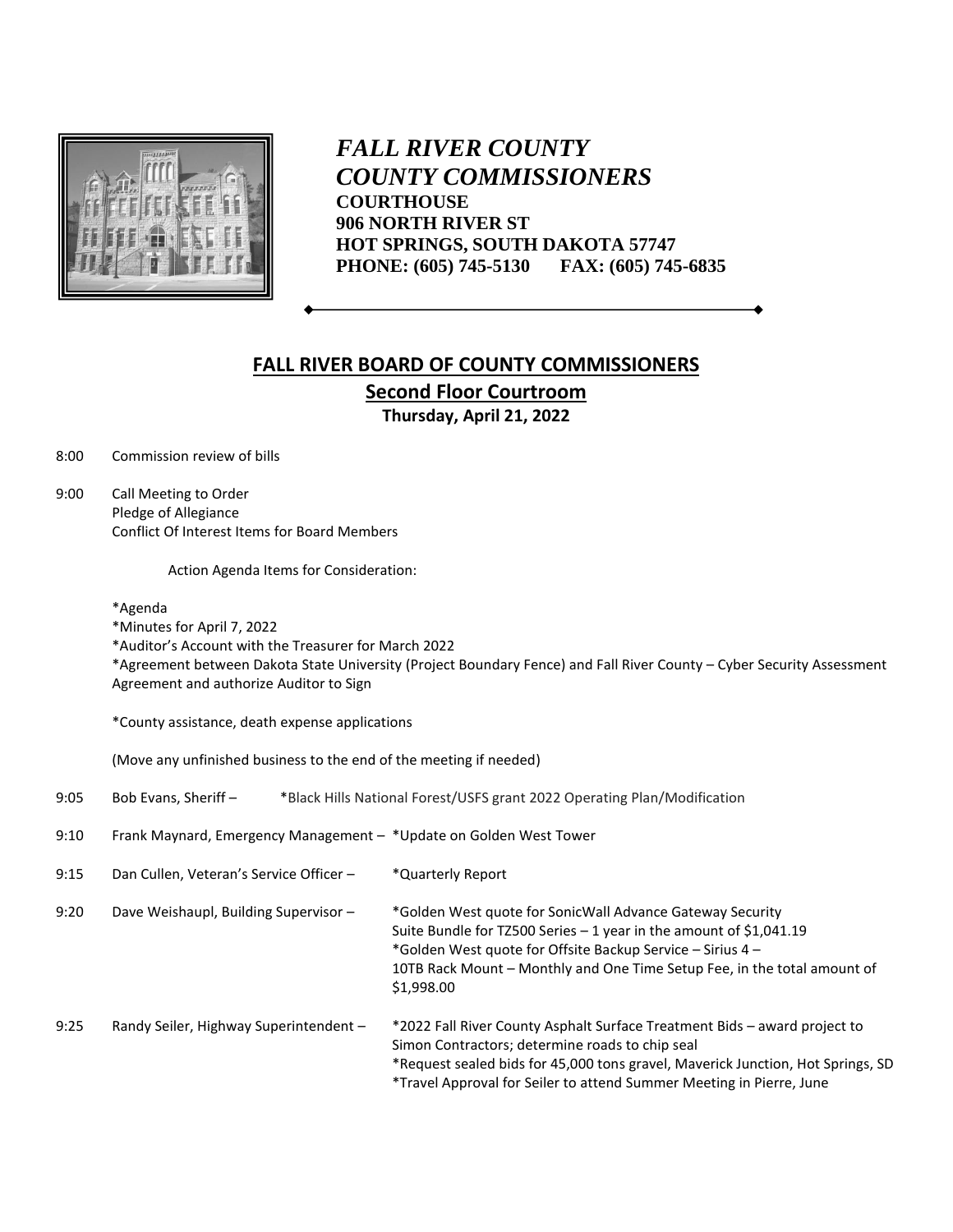## 8 and June 9, 2022 \*Updates

- 9:35 Neil Sanders, United Rancher's Properties Update & request for letter of support
- 9:40 Trish Ladner, SD Representative \*Follow up on Custer County tax meeting on April 19, 2022
- 9:50 Lance Russell, State's Attorney \*Payroll for State's Attorney's Office
- 9:55 Roger Horton, Edgemont City Council \* Oxnard Hotel in Edgemont
- 10:00 Dustin Ross, Andersen Engineers Plat \*Lots 24 thru 30 OF Tract Seger-1, located in the NW1/4 of Section 15, T8S, R6E, Formerly Leftover Tract 1 Revised

\*Howling Wolf Ranch Tract of Red Canyon Subdivision, located in the E1/2NE1/4 of Section 9, T7S, R3E, formerly Lots 11, 12 and 32 of Red Canyon Subdivision

#### 10:05 Approve bills & break

10:10 Public comment

Executive Session as per SDCL 1-25-2 (1) personnel;

SDCL 1-25-2 (1) Annual Conference of Commissioner and Dir of Equal, as per SDCL 10-3-14

Executive Session as per SDCL 1-25-2 (3), legal Adjourn Break

- 10:35 Reconvene as the Consolidated Board of Equalization and call the meeting to order
	- \*Pledge of Allegiance

\*Review of Responsibilities, as detailed by Dept of Revenue; Review Information Packet – any questions or discussions on Methodologies

- \*Oath of Office give to Auditor
- \*Review Assessment Books for entire county Discuss and vote on any changes needed
- \*Review and approve minutes from Local Boards
- \*Review annual tax-exempt properties list
- \*Review and approve new 2022 Applications for tax exempt properties
- \*Review and approve owner occupied changes reported by March 15 deadline
- \*Direct the Director of Equalization to apply value changes for all elderly/disabled tax freeze on approved applications
- \*Direct the Director of Equalization to apply value changes for all veteran tax exempt on approved applications
- \*Review and approve stipulation changes
- \*Review and approve any add ons
- 10:45 Donald & Cathy Olstad Hot Springs Urban and Hot Springs Rural
- 11:00 Craig & Debbie Romey Hot Springs Urban
- 11:15 Michael Ortner Hot Springs Urban